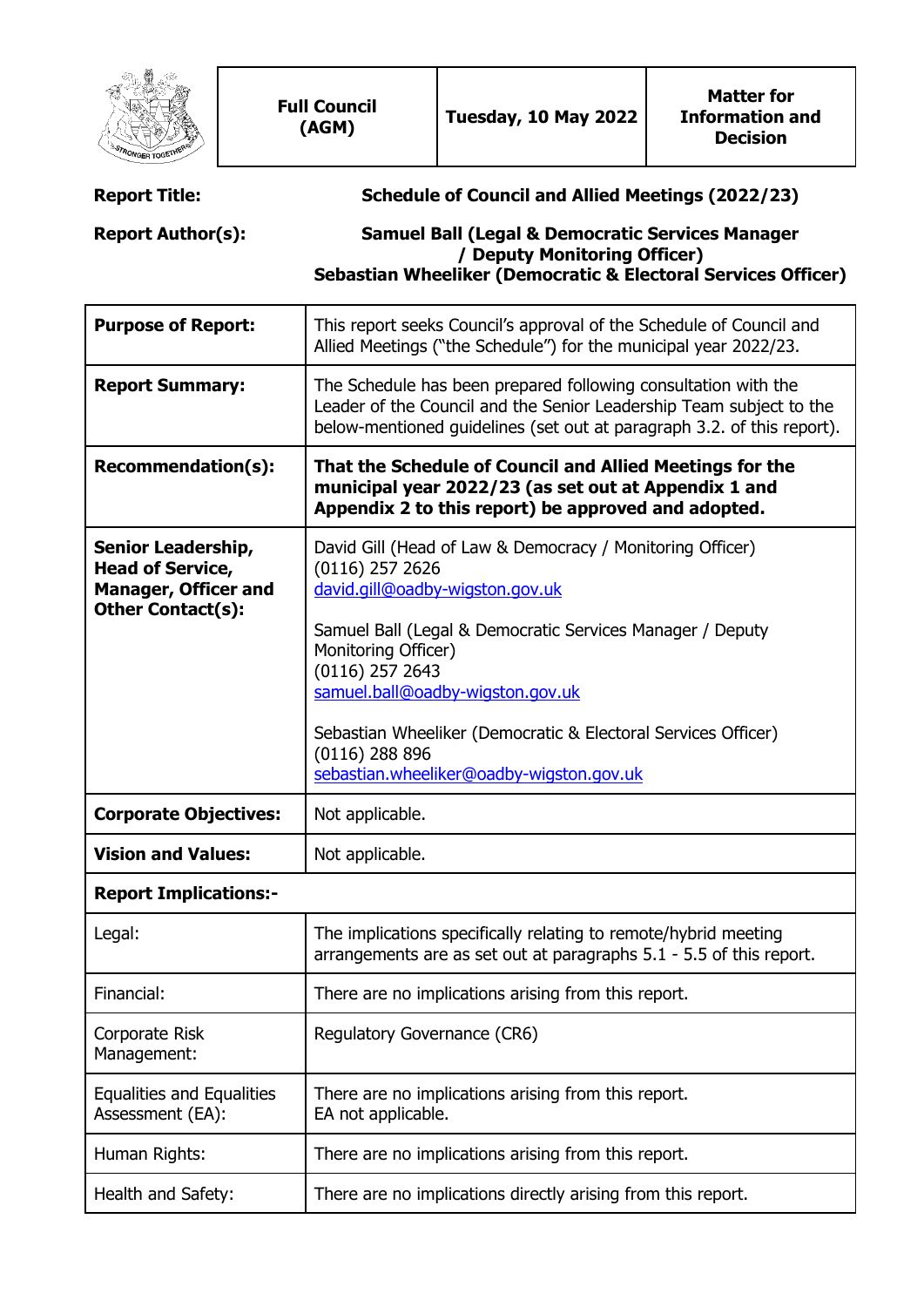| <b>Statutory Officers' Comments:-</b> |                                                                                                                                                             |  |  |  |
|---------------------------------------|-------------------------------------------------------------------------------------------------------------------------------------------------------------|--|--|--|
| Head of Paid Service:                 | The report is satisfactory.                                                                                                                                 |  |  |  |
| <b>Chief Finance Officer:</b>         | The report is satisfactory.                                                                                                                                 |  |  |  |
| Monitoring Officer:                   | The report is satisfactory.                                                                                                                                 |  |  |  |
| <b>Consultees:</b>                    | Councillor John W Boyce (Leader of the Council)<br>Senior Leadership Team                                                                                   |  |  |  |
| <b>Background Papers:</b>             | Letter from the Minister for Local Government to Councils in England<br>on the High Court's Judgment Regarding Remote Meetings (Published<br>29 April 2021) |  |  |  |
| <b>Appendices:</b>                    | Schedule of Council and Allied Meetings (2022/23) (Calendar)<br>1.<br>Schedule of Council and Allied Meetings (2022/23) (Table)                             |  |  |  |

### **1. Background**

- 1.1 Most local authorities fix their schedule of meetings for a period of one-year in advance (at or about the time of the annual general meeting) compiled, as a rule, by an updating of the programme of the preceding year. By doing so, it sets the pattern for the transaction of Council business at both a policy and operational level and, moreover, allows Members, Officers and other stakeholders to enter dates in their diaries before other commitments arise.
- 1.2 As required by the Council's Constitution, a function reserved to Full Council is the approval and adoption of the Schedule of Council and Allied Meetings ("the Schedule") for each municipal year at its Annual General Meeting (AGM).

# **2. The Schedule for 2022/23**

- 2.1 The Schedule sets out the proposed dates, times and venues of meetings for the municipal year 2022/23. The Schedule also includes other outside and partnership meetings, training sessions, events, and useful dates (including school and bank holidays) allied to the Council.
- 2.2 The Appendices to this report provide the proposed dates, times, and venues in both a calendar (at **Appendix 1**) and table (at **Appendix 2**) format. The table at **Appendix 2** further groups and organises the meetings/events etc. by type and chronology.
- 2.3 Any venues for meetings currently marked as 'TBC' will be confirmed at a later date.
- 2.4 Any venues for meetings currently marked as 'Remote Audio-Video Conference' is a reference to the hosting of that meeting on a remote audio-video hosting platform, further information relating to which is set out at paragraphs 5.4. and 5.6 of this report.
- 2.5 Meetings of the Brocks Hill/Office Relocation Sub-Committee and the Former Oadby Pool Site Sub-Committee will be inserted into the Schedule on an ad-hoc basis at the direction of the appointed Chair, in/following consultation with the relevant Officers.
- 2.6 Pre-meetings with the relevant Chair/Mayor and/or Vice-Chair/Deputy Mayor of the Council's decision and non-decision-making bodies have been included in the Schedule accordingly.
- 2.7 All festivals, holy days and other events etc. observed and/or facilitated by the Council have been added to the Schedule under the heading 'Events and Festival Days'.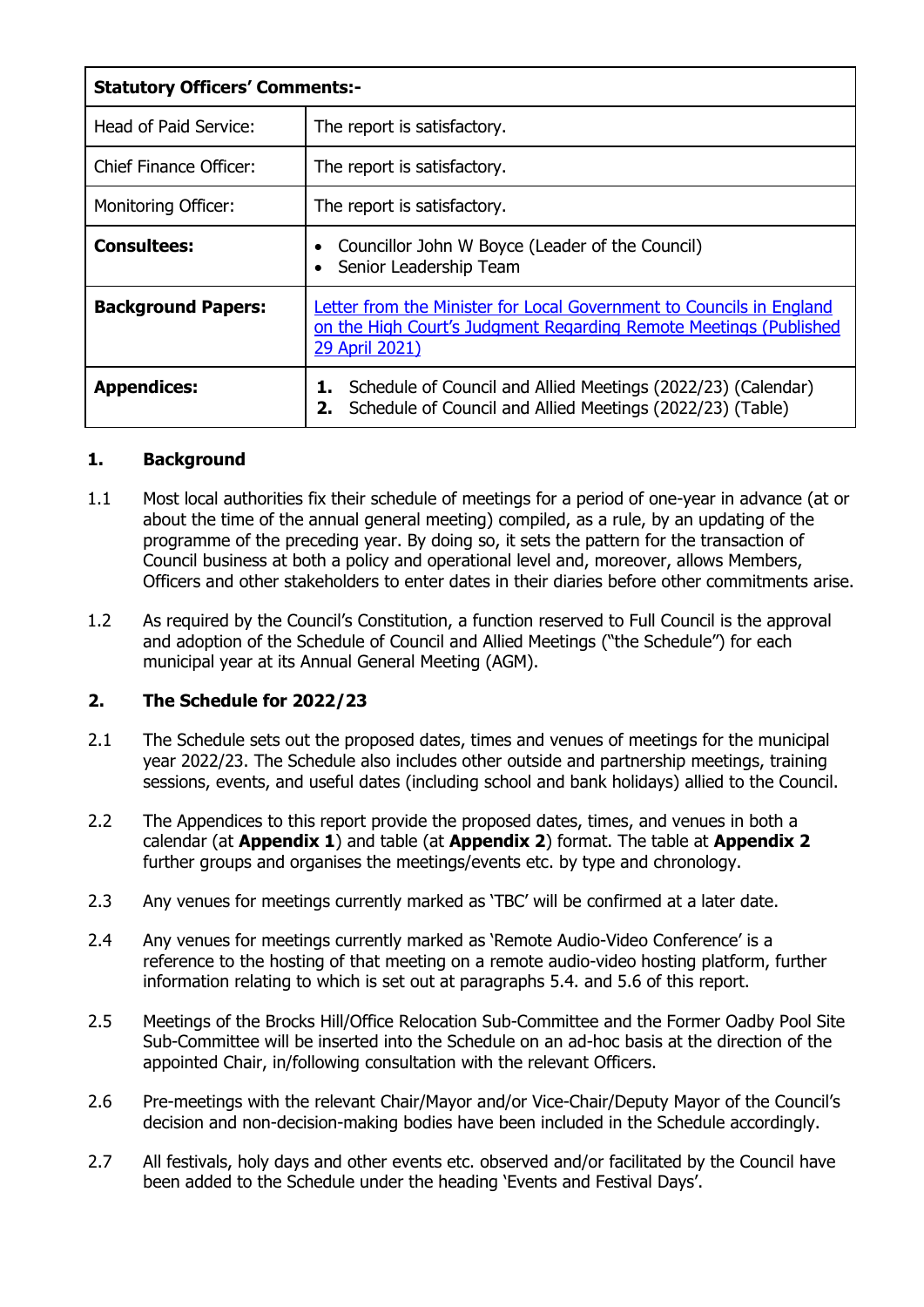## **3. Information**

# 3.1 **Quarterly Performance Reporting**

- 3.1.2 The following committees are subject to quarterly reporting requirements:
	- Policy, Finance and Development Committee;
	- Service Delivery Committee:
	- Licensing and Regulatory Committee;
	- Audit Committee; and
	- People Committee.
- 3.1.3. In order to allow adequate time for the required data to be collated from the quarter-end and for fully inclusive reports to be prepared, the Schedule has been programmed to meet the timeframes as set out in the table below, with other meetings/events etc. evenly spaced around the "core bloc" as far as possible.

| Quarter     | <b>Covers</b> | Data<br><b>Collection</b> | <b>Finish</b><br><b>Reports</b> | <b>Meeting</b><br><b>Dates</b>                                     |
|-------------|---------------|---------------------------|---------------------------------|--------------------------------------------------------------------|
| 4 (2021/22) | Jan-Feb-Mar   | <b>April 2021</b>         | May 2022                        | Third to fifth<br>week in June<br>2022                             |
| 1(2022/23)  | Apr-May-June  | <b>July 2022</b>          | August 2022                     | Second week<br>of September<br>to first week<br>in October<br>2022 |
| 2(2022/23)  | July-Aug-Sep  | October 2022              | November<br>2022                | *Fourth week<br>of November<br>to second<br>week of<br>December    |
| 3(2022/23)  | Oct-Nov-Dec   | January 2023              | February 2023                   | Second week<br>of March to<br>second week<br>in April 2023         |

\* Timetabling constraints due to the closures over the Christmas and New Year period.

### 3.2 **Other Considerations**

The following guidelines have also been applied in the preparation of the Schedule:

- As far as possible, the order of meetings within the committee cycle is related to the character of business. Council meetings at which recommendations may need to be referred to, or committees which regularly or periodically have to consider the outcomes or recommendations of other committees, therefore meet at the end of the cycle, but in sufficient time before the relevant meeting to enable reports to be prepared and incorporated within the relevant agenda and management timetable.
- As far as possible, clashes of meetings and events have been avoided. However, inevitably, given the constraints of avoiding school/public/religious holidays etc. and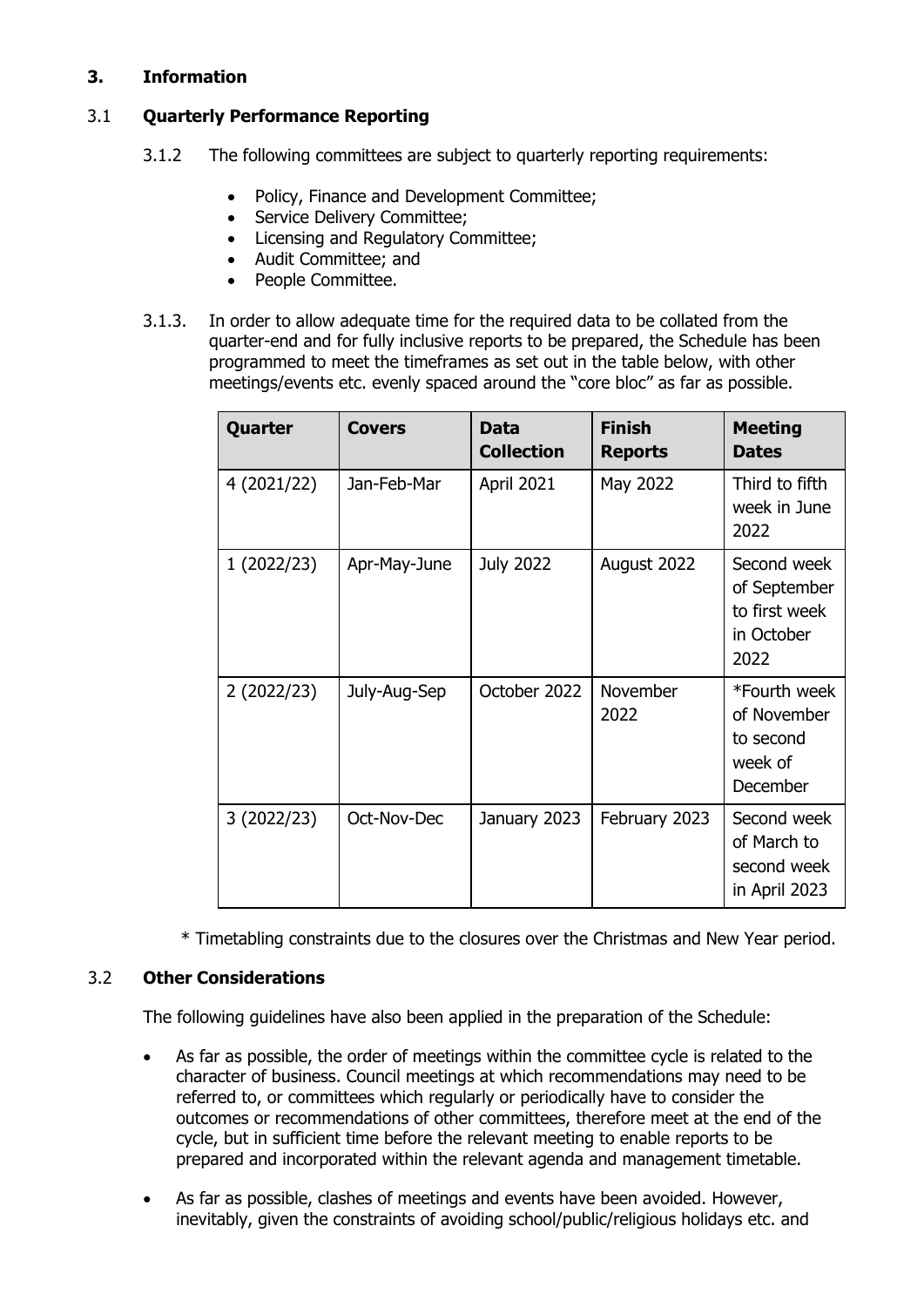the number of meetings to be accommodated on specific days of the week, there are unavoidable occasions where there are overlaps of meetings and events.

- As far as possible, school/religious holidays etc. and party conference, weeks have been avoided. Although it has not been possible to keep those weeks completely clear, particularly if certain scheduled meetings are required to take place within statutory or other prescribed timeframes (e.g. Council Tax and Budget Setting).
- As far as possible, meetings have not been scheduled on Mondays or Fridays.
- What may appear at the moment to be "free" days may be filled , for example, by subcommittee meetings, certain quasi-judicial hearings and political group meetings etc.

#### **4. Publication of the Schedule**

The proposed dates, times and venues of meetings of the Schedule will be published and updated whenever and wherever necessary through the Council's meeting management application and will be publically-viewable via the 'Meeting Dates, Agendas and Minutes' section of the Council's website and on the 'Modern.Gov' iPad, Android or Windows app.

#### **5. Remote/Hybrid Meeting Arrangements Update**

- 5.1 As Members will be aware, the ability to hold fully remote meetings under section 78 of the Coronavirus Act 2020 ("the 2020 Act") and the Local Authorities and Police and Crime Panels (Coronavirus) (Flexibility of Local Authority and Police and Crime Panel Meetings) (England and Wales) Regulations 2020 ("the 2020 Regulations") expired on 7 May 2021.
- 5.2 Following an unsuccessful High Court action in 2021, all councils in England had to revert back to holding meetings in person due to the court's ruling that the Local Government Act 1972 (as amended) ("the 1972 Act") requires council meetings to take place in person at a single, specified, geographical location and being "present" at such a meeting involves physical presence at that location. The Government launched a consultation calling for evidence from all relevant stakeholders to inform potential provision to allow fully remote meetings. This ran from 25 March to 17 June 2021 but has yet to reach a final decision.
- 5.3 In January 2022, the Association of Democratic Services Officers (ADSO) and Local Lawyers in Government (LLG) launched a petition on change.org calling on the government to allow councils in England the freedom to hold remote meetings. This petition reached 10,000 signatures in February 2022 and therefore the government is required to respond to it: however, the petition is still awaiting a response as of the date of this report's publication. Democratic Services will monitor the outcomes of both the government consultation and the Change.Org petition, with a view to updating the Council as and when responses are made public, and the resulting impact on its meeting arrangements as may be agreed.
- 5.4 Meetings of the Council's non-decision-making bodies, such as its Appointed Working Groups and Outside and Partnership Bodies were not affected, and continue to not be affected, by the High Court's ruling on the 1972 Act and, as such, will continue to be held remotely. This has proven successful and a mutually efficient way of meeting during/after the COVID-19 pandemic, and its continuation is consistent with and furthers the Council's adopted Agile Working Policy and Arrangements going forward, particularly in light of the Council Offices relocation to Brocks Hill Country Park address at paragraph 6.1. below.
- 5.5 Meetings of the Council's decision-making bodies, such as its Committees and Sub-Committees, whilst affected by the High Court's ruling on the 1972 Act, will continue to capitalise on the efficiency, flexibility and greater opportunity for participation afforded by hybrid arrangements to Members, Officers, and other stakeholders (i.e. public speakers, petitioners) so long as meetings remain quorate in terms of "present and voting" Members.